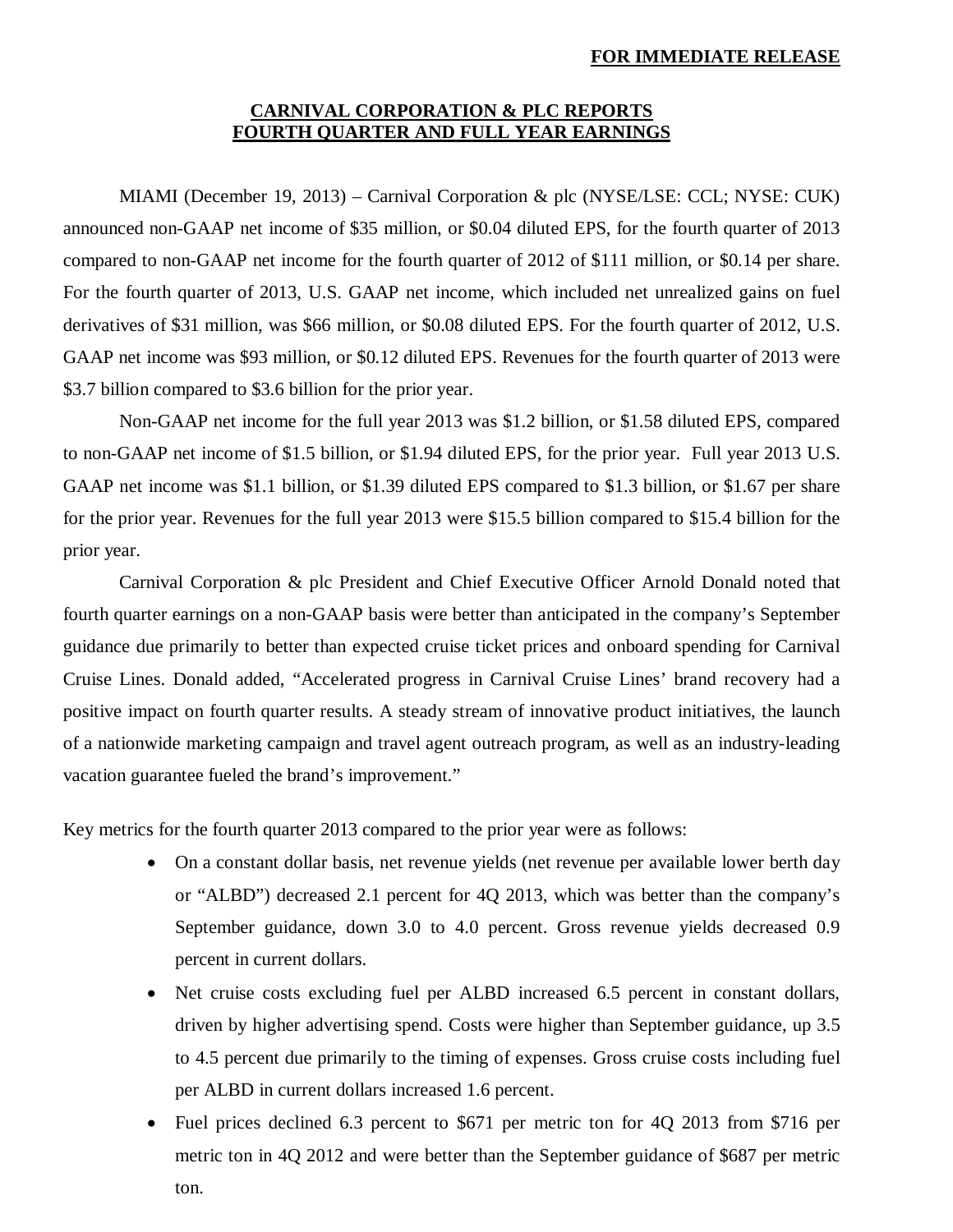Commenting on full year 2013, Donald stated, "Even in a challenging year, our company continued to produce strong cash from operations approaching \$3 billion, funding our capital commitments and returning value to shareholders through regular dividend distributions of \$775 million and share repurchases of \$100 million."

 Donald added that the company also made significant strides on important strategic initiatives including the continued enhancement of its fleet with the debut of Princess Cruises' 3,500-passenger *Royal Princess* and AIDA Cruises' 2,200-passenger *AIDAstella.* In addition, the company announced an order for a Seabourn vessel expected in 2016 to replace the sale of the three original Seabourn ships, which will exit the fleet during 2014 and 2015. Furthermore, the company announced the retirement of an 800-passenger Costa Cruises vessel.

Donald further commented that the company's flagship brand Carnival Cruise Lines also undertook a number of strategic initiatives. The brand implemented a major travel agent outreach program, Carnival Conversations, a series of roadshows reaching thousands of agents across the country to better align with travel partners. In addition, the brand launched a new advertising campaign "Moments That Matter," featuring the memorable vacation moments experienced every day by millions of guests as captured through their own images. The "Great Vacation Guarantee," a one-of-a-kind hassle free vacation guarantee was also introduced.

Additionally, the company increased efficiency fleetwide, achieving an additional five percent reduction in fuel consumption per unit this year, bringing the cumulative reduction to 23 percent since 2005. The company also furthered its environmental efforts through the successful testing of new "scrubber" technology and plans to install exhaust-gas cleaning scrubbers throughout the fleet. Over the next few years, the company will further refine both the scrubber design and installation process. In addition to exceeding stricter air emission standards, this technology will help mitigate higher fuel costs.

 The company also realized major milestones in the emerging Asian cruise region this year by doubling its presence in China, as well as launching its first season of cruises originating from Japan. In addition, the company opened ten sales offices throughout Asia to support its continued expansion plans in this important emerging market.

# **Full Year 2014 Outlook**

At this time, cumulative advance bookings for 2014 are behind the prior year at prices in line with prior year levels. Since September, booking volumes for the first three quarters of 2014 are running well ahead of last year's levels at lower prices.

Donald noted, "We are catching up on booking volumes and gaining momentum as we enter 2014. We believe the compelling value we have in the marketplace will continue to stimulate strong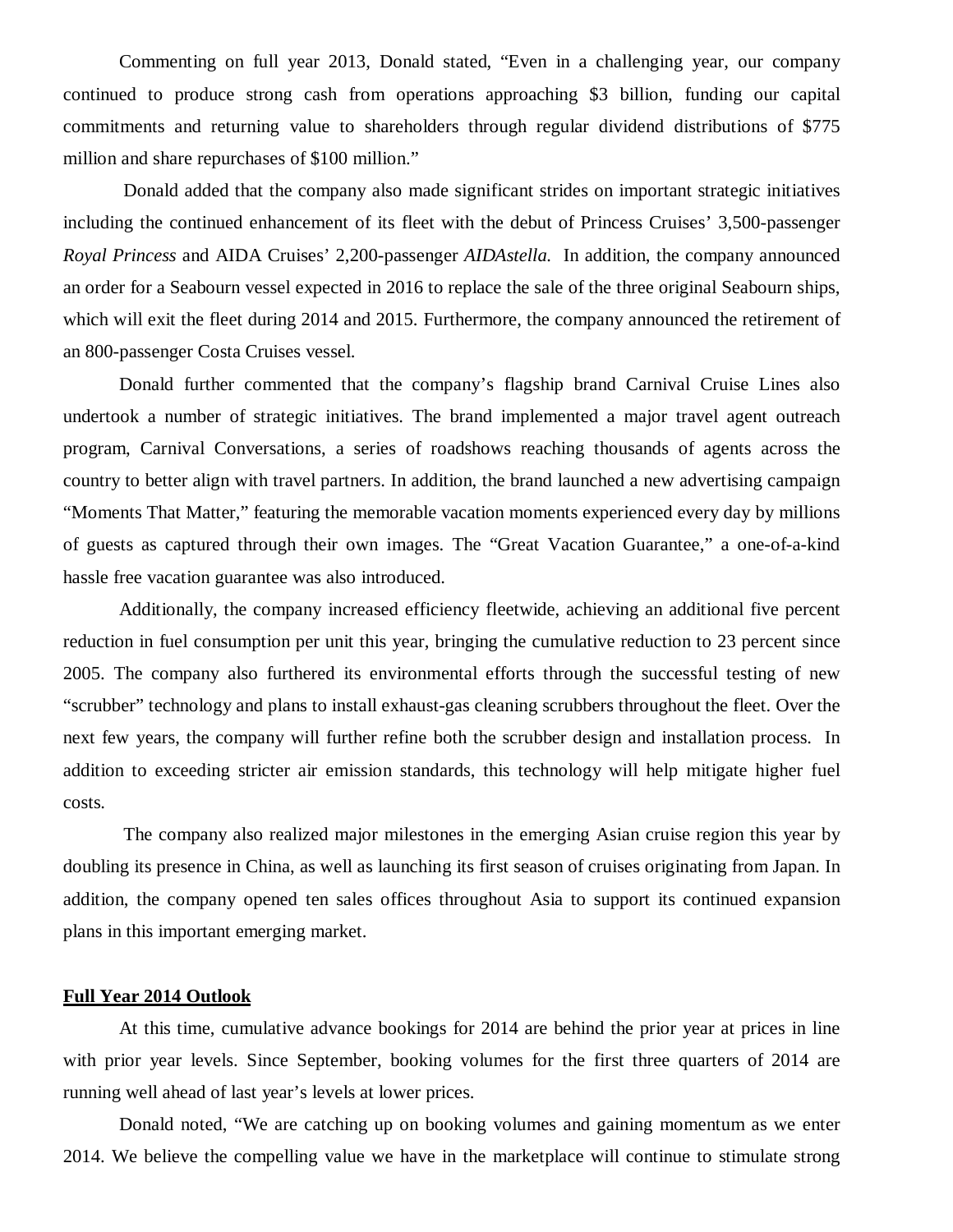demand leading to a solid wave period. We continue to expect revenue yields to turn positive in the second half of 2014 compared to the prior year."

Based on current booking trends, the company forecasts full year 2014 net revenue yields, on a constant dollar basis, to be down slightly compared to the prior year (in line with the prior year on a current dollar basis). First quarter revenue yields (constant dollars) are expected to decline 3 to 4 percent compared to the prior year and improve during the remainder of 2014 based on a recovery in ticket prices.

The company expects net cruise costs excluding fuel per ALBD for full year 2014 to be slightly higher than the prior year on a constant dollar basis. Taking the above factors into consideration, the company forecasts full year 2014 non-GAAP diluted earnings per share to be in the range of \$1.40 to \$1.80, compared to 2013 non-GAAP diluted earnings of \$1.58 per share.

Looking forward, Donald stated, "With over 100 ships and more than 10 million guests we have a scale advantage that cannot be replicated in this industry. We are aggressively seeking opportunities to leverage that scale to drive top line improvement and gain cost efficiencies. To support that effort, we have realigned our leadership team and processes to achieve greater collaboration and cooperation. We have heightened our focus on the guest experience and further exceeding guest expectations. As 2014 progresses, we will commence a number of strategic initiatives designed to fuel our earnings power, drive cash flow and improve return on invested capital over time."

## **First Quarter 2014 Outlook**

First quarter constant dollar net revenue yields are expected to decrease 3 to 4 percent compared to the prior year. Net cruise costs excluding fuel per ALBD for the first quarter are expected to be 4.5 to 5.5 percent higher on a constant dollar basis compared to the prior year mostly due to higher advertising costs.

Based on the above factors, the company expects non-GAAP diluted losses for the first quarter 2014 to be in the range of \$(0.07) to \$(0.11) per share versus 2013 non-GAAP earnings of \$0.09 per share.

# **Selected Key Forecast Metrics**

|                                             |                                  | <b>First Quarter 2014</b>         |                       |
|---------------------------------------------|----------------------------------|-----------------------------------|-----------------------|
| Year over year change:                      | <b>Current</b><br><b>Dollars</b> | <b>Constant</b><br><b>Dollars</b> |                       |
| Net revenue yields                          | $(2.5)$ to $(3.5)$ %             | $(3.0)$ to $(4.0)$ %              |                       |
| Net cruise costs excl. fuel / ALBD          | 5.0 to 6.0 $%$                   | 4.5 to 5.5 %                      |                       |
|                                             |                                  | <b>First Quarter 2014</b>         | <b>Full Year 2014</b> |
| Fuel price per metric ton                   | \$643                            |                                   | \$650                 |
| Fuel consumption (metric tons in thousands) |                                  | 800                               | 3,225                 |
| Currency: Euro                              | \$1.37 to €l                     |                                   | \$1.37 to €1          |
| Sterling                                    | \$1.64 to $\pounds1$             |                                   | \$1.64 to $£1$        |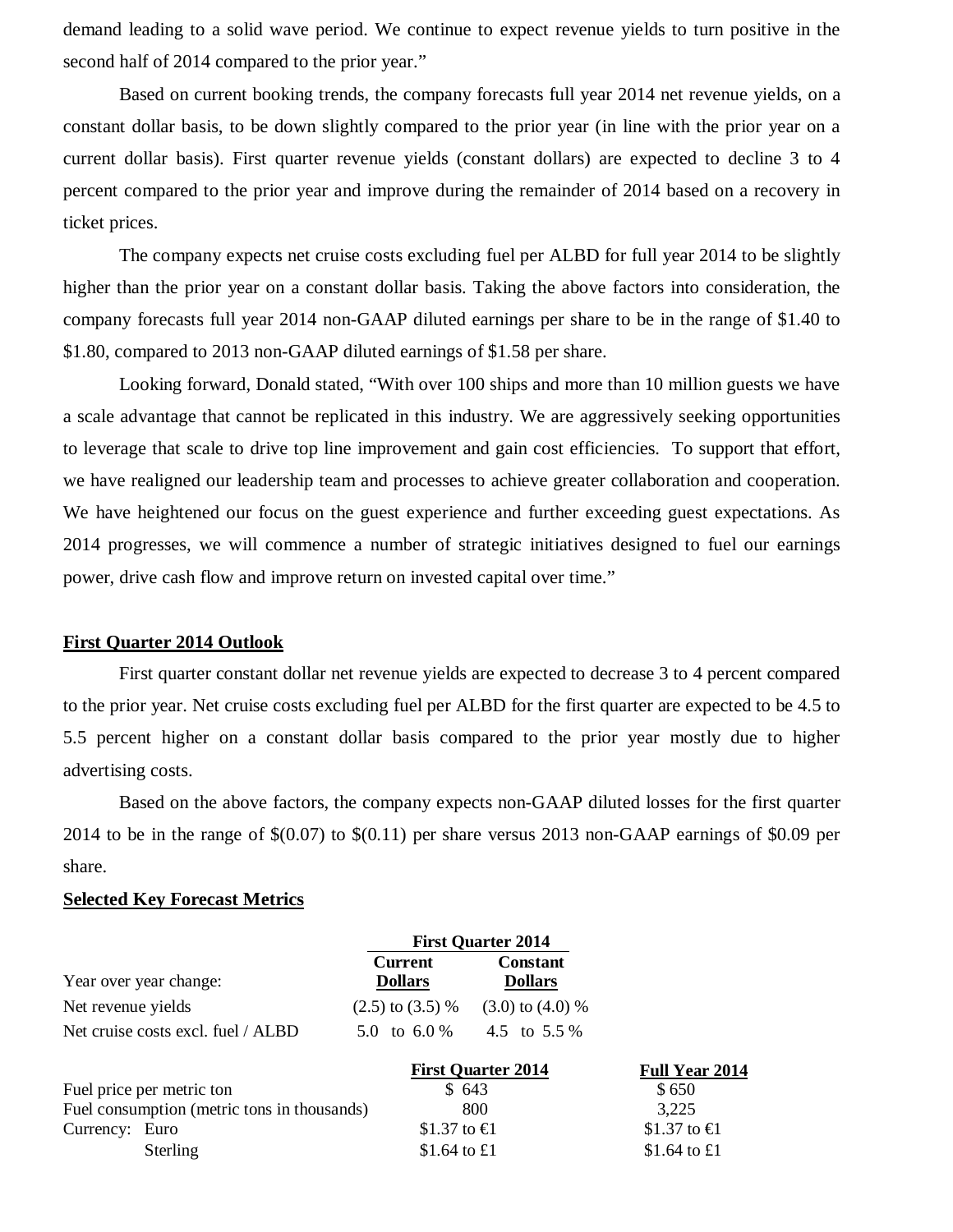### **Conference Call**

The company has scheduled a conference call with analysts at 10:30 a.m. EST (3:30 p.m. GMT) today to discuss its 2013 fourth quarter and full year earnings. This call can be listened to live, and additional information can be obtained, via Carnival Corporation & plc's Web site at www.carnivalcorp.com and www.carnivalplc.com.

Carnival Corporation & plc is the largest cruise company in the world, with a portfolio of cruise brands in North America, Europe, Australia and Asia, comprised of Carnival Cruise Lines, Holland America Line, Princess Cruises, Seabourn, AIDA Cruises, Costa Cruises, Cunard, Ibero Cruises, P&O Cruises (Australia) and P&O Cruises (UK).

Together, these brands operate 101 ships totaling 208,000 lower berths with eight new ships scheduled to be delivered between May 2014 and April 2016. Carnival Corporation & plc also operates Holland America Princess Alaska Tours, the leading tour company in Alaska and the Canadian Yukon. Traded on both the New York and London Stock Exchanges, Carnival Corporation & plc is the only group in the world to be included in both the S&P 500 and the FTSE 100 indices.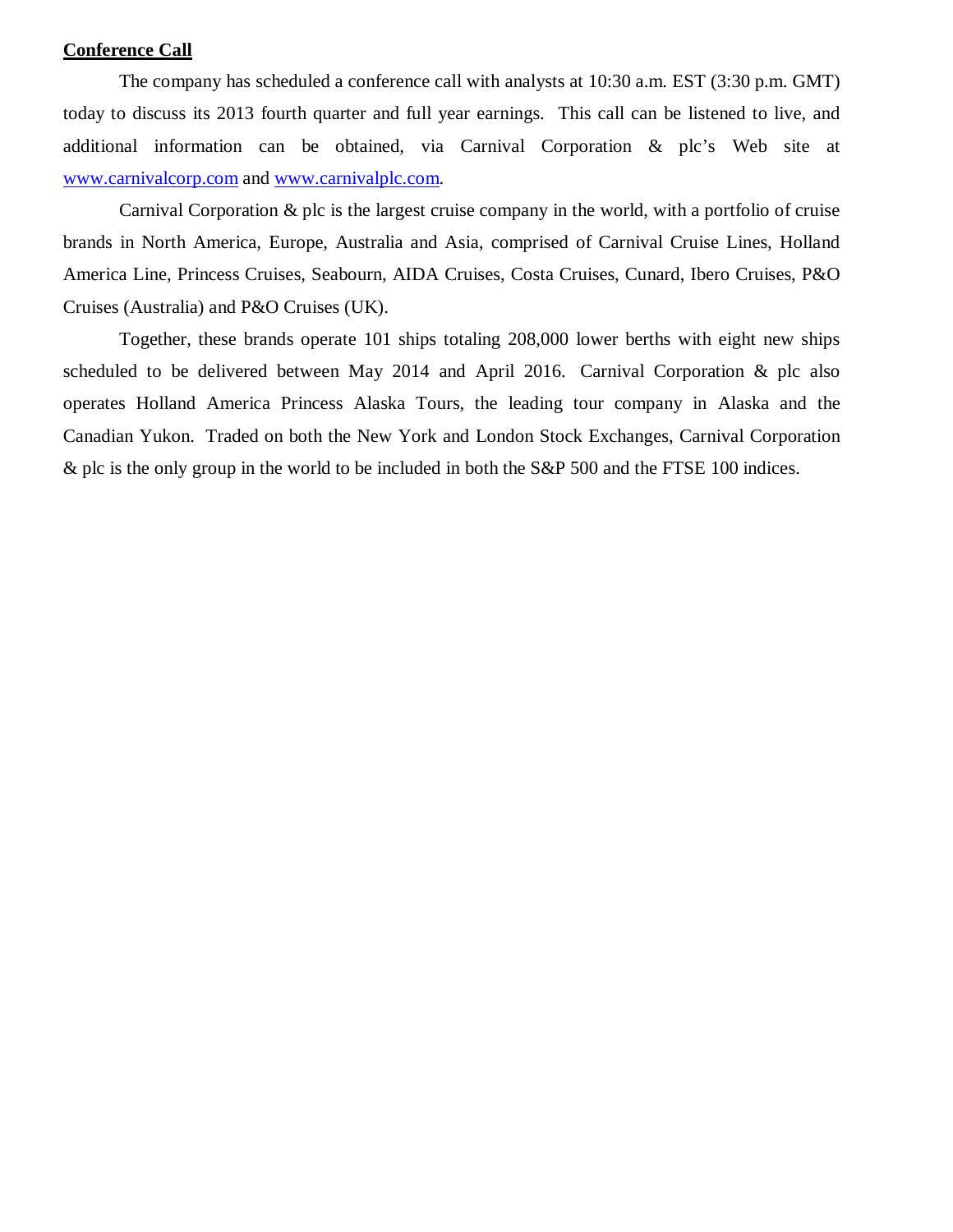#### **Cautionary Note Concerning Factors That May Affect Future Results**

Carnival Corporation and Carnival plc and their respective subsidiaries are referred to collectively in this release as "Carnival Corporation & plc," "our," "us" and "we." Some of the statements, estimates or projections contained in this release are "forward-looking statements" that involve risks, uncertainties and assumptions with respect to us, including some statements concerning future results, outlooks, plans, goals and other events which have not yet occurred. These statements are intended to qualify for the safe harbors from liability provided by Section 27A of the Securities Act of 1933 and Section 21E of the Securities Exchange Act of 1934. All statements other than statements of historical facts are statements that could be deemed forward-looking statements. These statements are based on current expectations, estimates, forecasts and projections about the business in which we operate and the beliefs and assumptions of our management. We have tried, whenever possible, to identify these statements by using words like "will," "may," "could," "should," "would," "believe," "depends," "expect," "goal," "anticipate," "forecast," "project," "future," "intend," "plan," "estimate," "target," "indicate" and similar expressions of future intent or the negative of such terms.

Forward-looking statements include those statements that may impact, among other things, the forecasting of our non-GAAP earnings per share; net revenue yields; booking levels; pricing; occupancy; operating, financing and tax costs, including fuel expenses; non-GAAP costs per available lower berth day; estimates of ship depreciable lives and residual values; liquidity; goodwill and trademark fair values and outlook. Because forward-looking statements involve risks and uncertainties, there are many factors that could cause our actual results, performance or achievements to differ materially from those expressed or implied in this release. These factors include, but are not limited to, the following:

- general economic and business conditions;
- increases in fuel prices;
- incidents, the spread of contagious diseases and threats thereof, adverse weather conditions or other natural disasters and other incidents affecting the health, safety, security and satisfaction of guests and crew;
- the international political climate, armed conflicts, terrorist and pirate attacks, vessel seizures, and threats thereof, and other world events affecting the safety and security of travel;
- negative publicity concerning the cruise business in general or us in particular, including any adverse environmental impacts of cruising;
- litigation, enforcement actions, fines or penalties;
- economic, market and political factors that are beyond our control, which could increase our operating, financing and other costs;
- changes in and compliance with laws and regulations relating to the protection of persons with disabilities, employment, environment, health, safety, security, tax and other regulations under which we operate;
- our inability to implement our shipbuilding programs and ship repairs, maintenance and refurbishments on terms that are favorable or consistent with our expectations;
- increases to our repairs and maintenance expenses and refurbishment costs as our fleet ages;
- lack of continuing availability of attractive, convenient and safe port destinations on terms that are favorable or consistent with our expectations;
- continuing financial viability of our travel agent distribution system, air service providers and other key vendors in our supply chain and reductions in the availability of, and increases in the pricing for, the services and products provided by these vendors;
- disruptions and other damages to our information technology and other networks and operations, and breaches in data security;
- failure to keep pace with developments in technology;
- competition from and overcapacity in the cruise ship or land-based vacation industry;
- loss of key personnel or our ability to recruit or retain qualified personnel;
- union disputes and other employee relation issues;
- disruptions in the global financial markets or other events that may negatively affect the ability of our counterparties and others to perform their obligations to us;
- the continued strength of our cruise brands and our ability to implement our brand strategies;
- our international operations are subject to additional risks not generally applicable to our U.S. operations;
- geographic regions in which we try to expand our business may be slow to develop and ultimately not develop how we expect;
- our decisions to self-insure against various risks or our inability to obtain insurance for certain risks at reasonable rates;
- fluctuations in foreign currency exchange rates;
- whether our future operating cash flow will be sufficient to fund future obligations and whether we will be able to obtain financing, if necessary, in sufficient amounts and on terms that are favorable or consistent with our expectations;
- risks associated with the dual listed company arrangement and
- uncertainties of foreign legal systems as Carnival Corporation and Carnival plc are not U.S. corporations.

Forward-looking statements should not be relied upon as a prediction of actual results. Subject to any continuing obligations under applicable law or any relevant stock exchange rules, we expressly disclaim any obligation to disseminate, after the date of this release, any updates or revisions to any such forward-looking statements to reflect any change in expectations or events, conditions or circumstances on which any such statements are based.

Roger Frizzell Beth Roberts 1 305 406 7862 1 305 406 4832

# **MEDIA CONTACT INVESTOR RELATIONS CONTACT**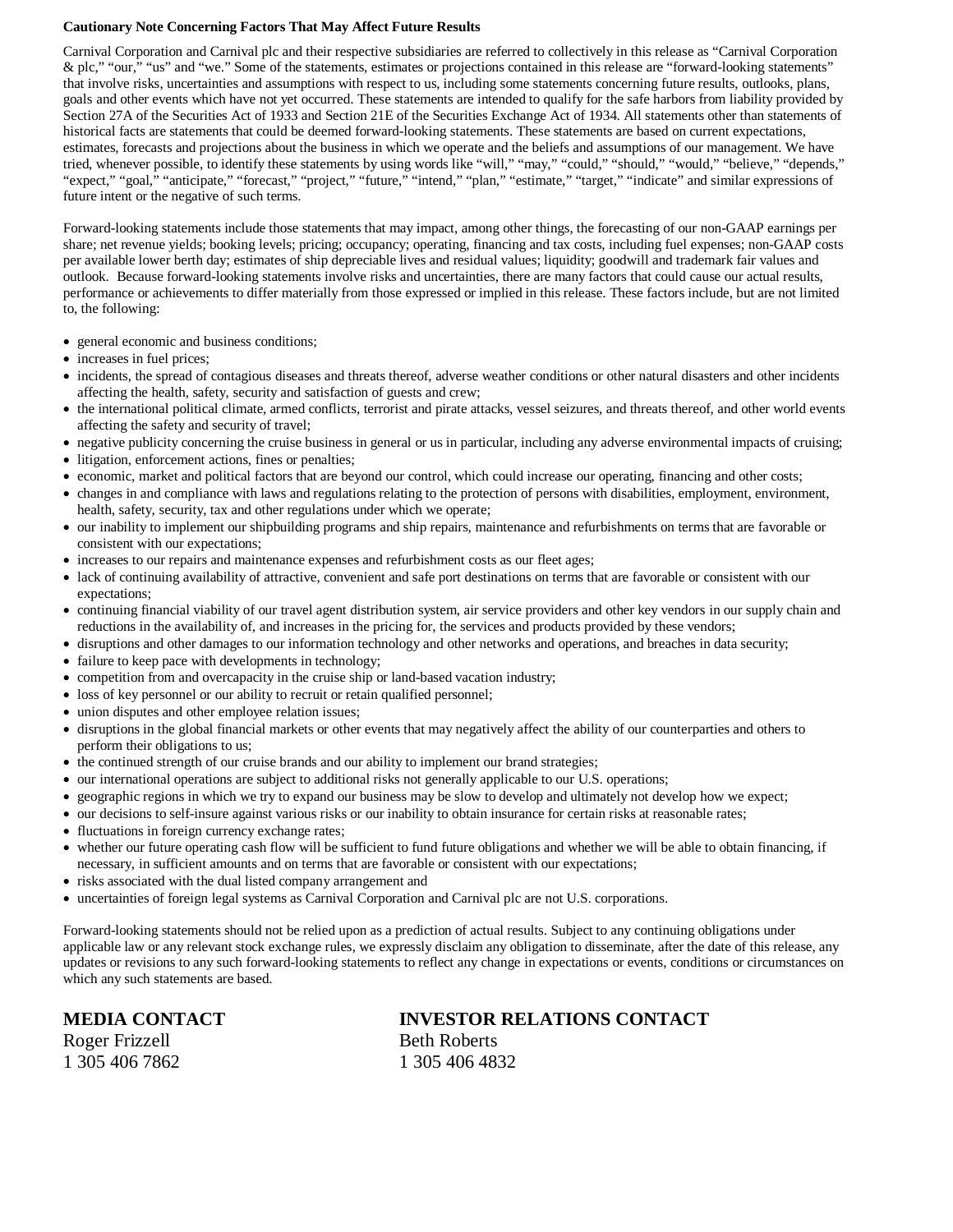# **CARNIVAL CORPORATION & PLC CONSOLIDATED STATEMENTS OF INCOME (UNAUDITED)**

(in millions, except per share data)

|                                                                                              | <b>Three Months Ended</b>       |                                         | <b>Twelve Months Ended</b> |                   |  |  |  |
|----------------------------------------------------------------------------------------------|---------------------------------|-----------------------------------------|----------------------------|-------------------|--|--|--|
|                                                                                              |                                 | November 30,                            |                            | November 30,      |  |  |  |
|                                                                                              | 2013                            | 2012                                    | 2013                       | 2012              |  |  |  |
| <b>Revenues</b>                                                                              |                                 |                                         |                            |                   |  |  |  |
| Cruise                                                                                       |                                 |                                         |                            |                   |  |  |  |
| Passenger tickets                                                                            | 2,697<br>\$                     | \$2,659                                 | \$11,648                   | \$11,658          |  |  |  |
| Onboard and other                                                                            | 929                             | 894                                     | 3,598                      | 3,513             |  |  |  |
| Tour and other                                                                               | 33                              | 26                                      | 210                        | 211               |  |  |  |
|                                                                                              | 3,659                           | 3,579                                   | 15,456                     | 15,382            |  |  |  |
| <b>Operating Costs and Expenses</b>                                                          |                                 |                                         |                            |                   |  |  |  |
| Cruise                                                                                       |                                 |                                         |                            |                   |  |  |  |
| Commissions, transportation and other                                                        | 526                             | 499                                     | 2,303                      | 2,292             |  |  |  |
| Onboard and other                                                                            | 153                             | 155                                     | 539                        | 558               |  |  |  |
| Fuel                                                                                         | 549                             | 603                                     | 2,208                      | 2,381             |  |  |  |
| Payroll and related                                                                          | 480                             | 443                                     | 1,859                      | 1,742             |  |  |  |
| Food                                                                                         | 244                             | 238                                     | 983                        | 960               |  |  |  |
| Other ship operating                                                                         | 638                             | 586                                     | 2,589                      | 2,233             |  |  |  |
| Tour and other                                                                               | 30                              | 28                                      | 143                        | 154               |  |  |  |
|                                                                                              | 2,620                           | 2,552                                   | 10,624                     | 10,320            |  |  |  |
| Selling and administrative                                                                   | 532                             | 459                                     | 1,879                      | 1,720             |  |  |  |
| Depreciation and amortization                                                                | 403                             | 392                                     | 1,588                      | 1,527             |  |  |  |
| Ibero goodwill and trademark impairment charges                                              | $\overline{\phantom{a}}$        |                                         | 13                         | <u>173</u>        |  |  |  |
|                                                                                              | 3,555                           | 3,403                                   | 14,104                     | 13,740            |  |  |  |
| <b>Operating Income</b>                                                                      | 104                             | 176                                     | 1,352                      | 1,642             |  |  |  |
| <b>Nonoperating (Expense) Income</b>                                                         |                                 |                                         |                            |                   |  |  |  |
| Interest income                                                                              | 3                               | 2                                       | 11                         | 10                |  |  |  |
| Interest expense, net of capitalized interest                                                | (82)                            | (77)                                    | (319)                      | (336)             |  |  |  |
| Gains (losses) on fuel derivatives, net                                                      | 31                              | (6)                                     | 36                         | (7)               |  |  |  |
| Other income (expense), net                                                                  | $\perp$                         | (1)                                     | (8)                        | (7)               |  |  |  |
|                                                                                              | (47)                            | (82)                                    | (280)                      | (340)             |  |  |  |
|                                                                                              |                                 |                                         |                            |                   |  |  |  |
| <b>Income Before Income Taxes</b>                                                            | 57                              | 94                                      | 1,072                      | 1,302             |  |  |  |
| Income Tax Benefit (Expense), Net                                                            | 9                               | (1)                                     | <u>6</u>                   | (4)               |  |  |  |
| <b>Net Income</b>                                                                            | \$<br><u>66</u>                 | $\frac{1}{2}$<br>93                     | \$1,078                    | \$1,298           |  |  |  |
| <b>Earnings Per Share</b>                                                                    |                                 |                                         |                            |                   |  |  |  |
| Basic                                                                                        | 0.09<br>\$                      | 0.12                                    | 1.39                       | 1.67              |  |  |  |
| Diluted                                                                                      | \$<br>0.08                      | 0.12                                    | 1.39                       | 1.67              |  |  |  |
| <b>Non-GAAP Earnings Per Share-Diluted (a)</b>                                               | $\overline{\mathbb{Z}}$<br>0.04 | 0.14<br>$\frac{\mathsf{S}}{\mathsf{S}}$ | <u>1.58</u><br><u>s.</u>   | \$ 1.94           |  |  |  |
| <b>Dividends Declared Per Share</b>                                                          | \$<br>0.25                      | 0.75                                    | 1.00                       | <u>1.50</u>       |  |  |  |
| Weighted-Average Shares Outstanding - Basic<br>Weighted-Average Shares Outstanding - Diluted | <u>775</u><br>777               | 777<br>779                              | <u>775</u><br>777          | <u>778</u><br>779 |  |  |  |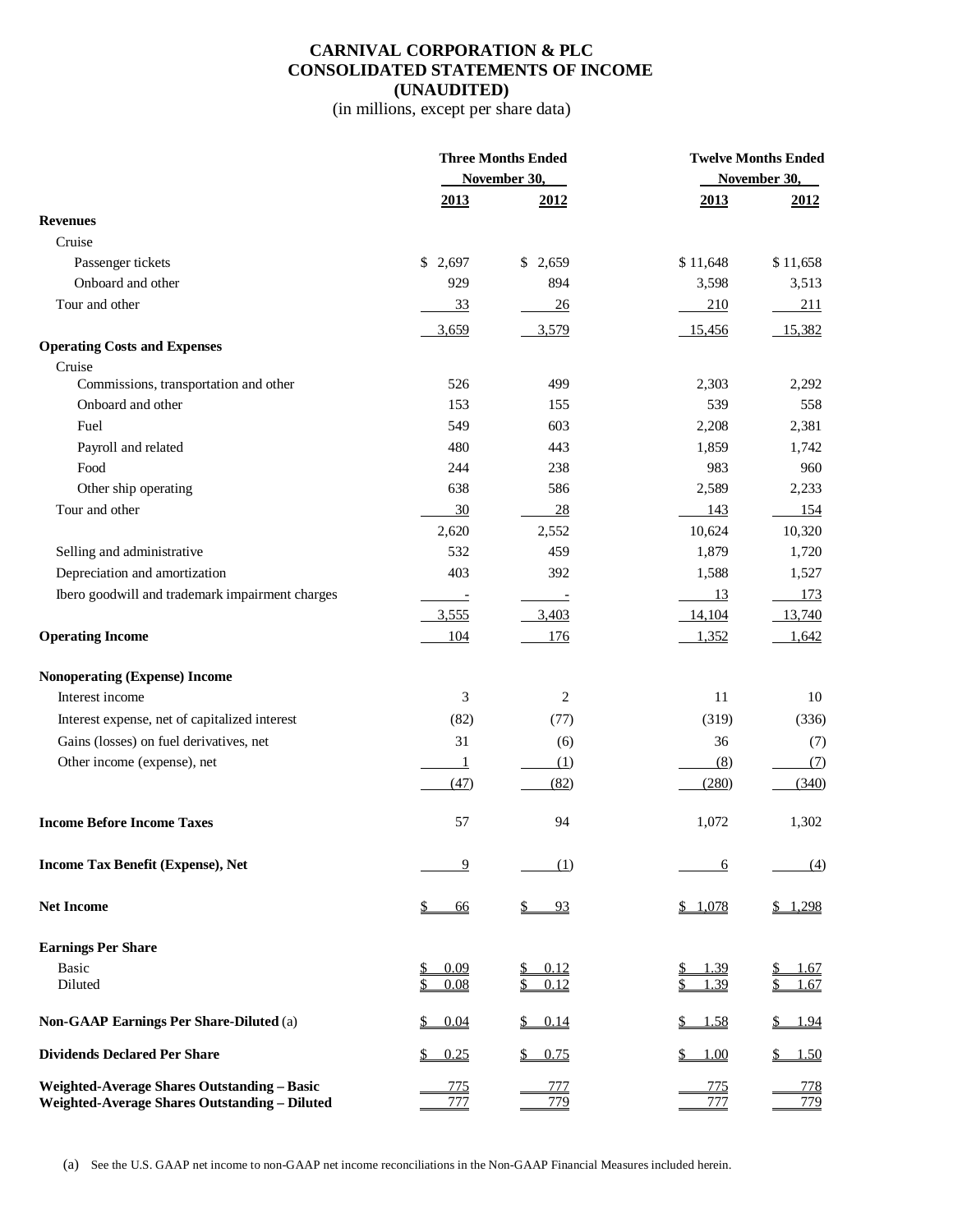# **CARNIVAL CORPORATION & PLC CONSOLIDATED BALANCE SHEETS (UNAUDITED)**

(in millions, except par values)

|                                                                                 |    | November 30, |               |         |  |
|---------------------------------------------------------------------------------|----|--------------|---------------|---------|--|
|                                                                                 |    | 2013         |               | 2012    |  |
| <b>ASSETS</b>                                                                   |    |              |               |         |  |
| <b>Current Assets</b>                                                           |    |              |               |         |  |
| Cash and cash equivalents                                                       | \$ | 462          | \$            | 465     |  |
| Trade and other receivables, net                                                |    | 405          |               | 270     |  |
| Insurance recoverables                                                          |    | 381          |               | 460     |  |
| Inventories                                                                     |    | 374          |               | 390     |  |
| Prepaid expenses and other                                                      |    | 315          |               | 236     |  |
| Total current assets                                                            |    | 1,937        |               | 1,821   |  |
| <b>Property and Equipment, Net</b>                                              |    | 32,905       |               | 32,137  |  |
| Goodwill                                                                        |    | 3,210        |               | 3,174   |  |
| <b>Other Intangibles</b>                                                        |    | 1,292        |               | 1,314   |  |
| <b>Other Assets</b>                                                             |    | 760          |               | 715     |  |
|                                                                                 | \$ | 40,104       | $\mathcal{S}$ | 39,161  |  |
| <b>LIABILITIES AND SHAREHOLDERS' EQUITY</b>                                     |    |              |               |         |  |
| <b>Current Liabilities</b>                                                      |    |              |               |         |  |
| Short-term borrowings                                                           | \$ | 60           | \$            | 56      |  |
| Current portion of long-term debt                                               |    | 1,408        |               | 1,678   |  |
| Accounts payable                                                                |    | 639          |               | 549     |  |
| Dividends payable                                                               |    | 194          |               | 583     |  |
| Claims reserve                                                                  |    | 456          |               | 553     |  |
| Accrued liabilities and other                                                   |    | 932          |               | 845     |  |
| Customer deposits                                                               |    | 3,031        |               | 3,076   |  |
| Total current liabilities                                                       |    | 6,720        |               | 7,340   |  |
| <b>Long-Term Debt</b>                                                           |    | 8,092        |               | 7,168   |  |
| <b>Other Long-Term Liabilities</b>                                              |    | 736          |               | 724     |  |
| <b>Shareholders' Equity</b>                                                     |    |              |               |         |  |
| Common stock of Carnival Corporation, \$0.01 par value; 1,960 shares            |    |              |               |         |  |
| authorized; 651 shares at 2013 and 649 shares at 2012 issued                    |    | 7            |               | 6       |  |
| Ordinary shares of Carnival plc, \$1.66 par value; 216 shares at 2013           |    |              |               |         |  |
| and 215 shares at 2012 issued                                                   |    | 358          |               | 357     |  |
| Additional paid-in capital                                                      |    | 8,325        |               | 8,252   |  |
| Retained earnings                                                               |    | 18,782       |               | 18,479  |  |
| Accumulated other comprehensive income (loss)                                   |    | 161          |               | (207)   |  |
| Treasury stock, 59 shares at 2013 and 55 shares at 2012 of Carnival Corporation |    |              |               |         |  |
| and 32 shares at 2013 and 33 shares at 2012 of Carnival plc, at cost            |    | (3,077)      |               | (2,958) |  |
| Total shareholders' equity                                                      |    | 24,556       |               | 23,929  |  |
|                                                                                 | S  | 40,104       | \$            | 39,161  |  |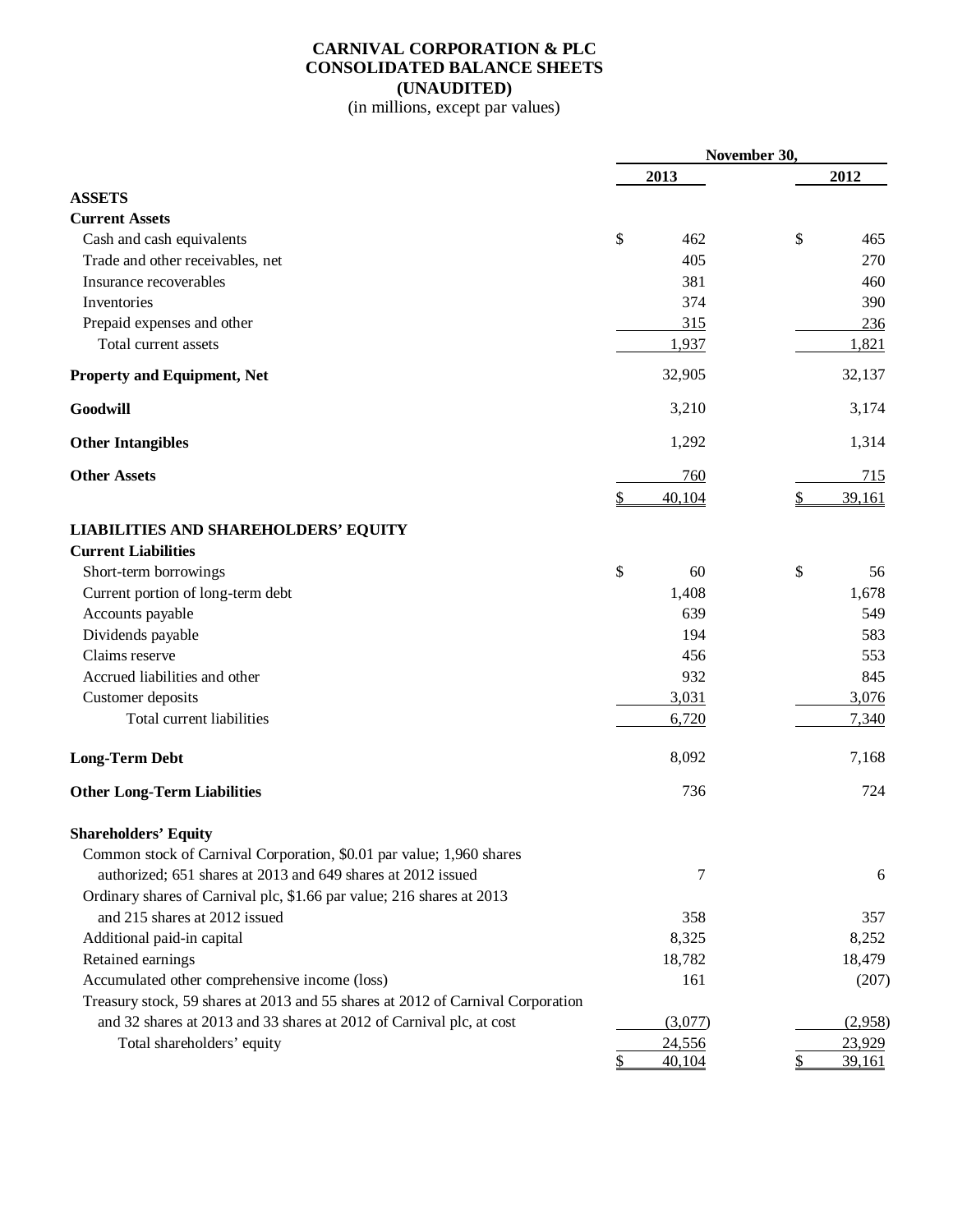# **CARNIVAL CORPORATION & PLC OTHER INFORMATION**

|                                                | <b>Three Months Ended</b><br>November 30, |    |        | <b>Twelve Months Ended</b><br>November 30, |         |    |          |
|------------------------------------------------|-------------------------------------------|----|--------|--------------------------------------------|---------|----|----------|
|                                                | 2013                                      |    | 2012   |                                            | 2013    |    | 2012     |
| STATISTICAL INFORMATION                        |                                           |    |        |                                            |         |    |          |
| ALBDs (in thousands) $(a)$                     | 18,813                                    |    | 18,270 |                                            | 74,033  |    | 71,976   |
| Occupancy percentage (b)                       | 102.1%                                    |    | 103.1% |                                            | 105.1%  |    | 105.5%   |
| Passengers carried (in thousands)              | 2,511                                     |    | 2,430  |                                            | 10,061  |    | 9,829    |
| Fuel consumption in metric tons (in thousands) | 819                                       |    | 842    |                                            | 3,266   |    | 3,354    |
| Fuel consumption in metric tons per ALBD       | 0.044                                     |    | 0.046  |                                            | 0.044   |    | 0.047    |
| Fuel cost per metric ton consumed              | \$<br>671                                 | \$ | 716    | \$                                         | 676     | \$ | 710      |
| Currencies                                     |                                           |    |        |                                            |         |    |          |
| U.S. dollar to $\bigoplus$                     | \$<br>1.35                                | \$ | 1.29   | \$                                         | 1.32    | \$ | 1.28     |
| U.S. dollar to $£1$                            | \$<br>1.60                                | \$ | 1.60   | \$                                         | 1.56    | \$ | 1.58     |
| U.S. dollar to Australian dollar               | \$<br>0.94                                | \$ | 1.04   | \$                                         | 0.98    | \$ | 1.03     |
| <b>CASH FLOW INFORMATION</b>                   |                                           |    |        |                                            |         |    |          |
| Cash from operations                           | \$<br>475                                 | \$ | 523    |                                            | \$2,834 |    | \$ 2,999 |
| Capital expenditures                           | \$<br>337                                 | \$ | 168    | \$                                         | 2,149   |    | \$2,332  |
| Dividends paid                                 | \$<br>194                                 | \$ | 195    | \$                                         | 1,164   | \$ | 779      |

(a) ALBD is a standard measure of passenger capacity for the period, which we use to perform rate and capacity variance analyses to determine the main non-capacity driven factors that cause our cruise revenues and expenses to vary. ALBDs assume that each cabin we offer for sale accommodates two passengers and is computed by multiplying passenger capacity by revenue-producing ship operating days in the period.

(b) In accordance with cruise business practice, occupancy is calculated using a denominator of ALBDs, which assumes two passengers per cabin even though some cabins can accommodate three or more passengers. Percentages in excess of 100% indicate that on average more than two passengers occupied some cabins.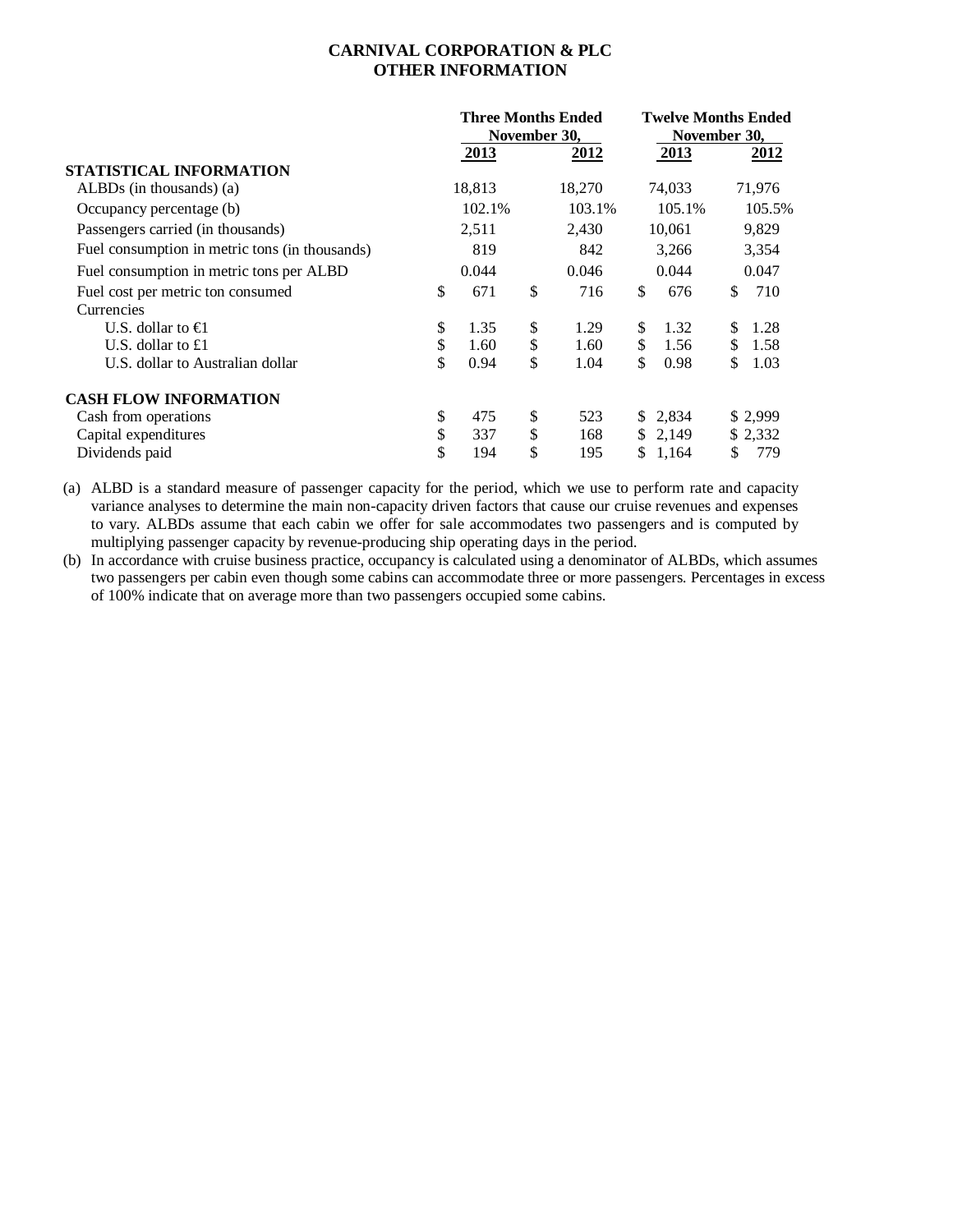# **FUEL DERIVATIVES**

At November 30, 2013, our outstanding fuel derivatives consisted of zero cost collars on Brent crude oil to cover a portion of our estimated fuel consumption as follows:

| <b>Maturities</b> (a) (b)<br>Fiscal 2014 | <b>Transaction</b><br><b>Dates</b> | <b>Barrels</b><br>(in thousands) | Weighted-Average<br><b>Floor Prices</b> | <b>Weighted-Average</b><br><b>Ceiling Prices</b> | <b>Percent of Estimated</b><br><b>Fuel Consumption</b><br>Covered |
|------------------------------------------|------------------------------------|----------------------------------|-----------------------------------------|--------------------------------------------------|-------------------------------------------------------------------|
|                                          | November 2011                      | 2,112                            | \$<br>85                                | \$114                                            |                                                                   |
|                                          | February 2012                      | 2,112                            | \$<br>88                                | \$125                                            |                                                                   |
|                                          | June 2012                          | 2,376                            | \$<br>71                                | \$116                                            |                                                                   |
|                                          | May 2013                           | 1,728                            | \$<br>85                                | \$108                                            |                                                                   |
|                                          |                                    | 8,328                            |                                         |                                                  | 43%                                                               |
| Fiscal 2015                              |                                    |                                  |                                         |                                                  |                                                                   |
|                                          | November 2011                      | 2,160                            | \$<br>80                                | \$114                                            |                                                                   |
|                                          | February 2012                      | 2,160                            | \$<br>80                                | \$125                                            |                                                                   |
|                                          | June 2012                          | 1,236                            | \$<br>74                                | \$110                                            |                                                                   |
|                                          | April 2013                         | 1,044                            | \$<br>80                                | \$111                                            |                                                                   |
|                                          | May 2013                           | 1,884                            | \$<br>80                                | \$110                                            |                                                                   |
|                                          |                                    | 8,484                            |                                         |                                                  | 43%                                                               |
| Fiscal 2016                              |                                    |                                  |                                         |                                                  |                                                                   |
|                                          | June 2012                          | 3,564                            | 75<br>\$                                | \$108                                            |                                                                   |
|                                          | February 2013                      | 2,160                            | \$<br>80                                | \$120                                            |                                                                   |
|                                          | April 2013                         | 3,000                            | \$<br>75                                | \$115                                            |                                                                   |
|                                          |                                    | 8,724                            |                                         |                                                  | 44%                                                               |
| Fiscal 2017                              |                                    |                                  |                                         |                                                  |                                                                   |
|                                          | February 2013                      | 3,276                            | \$<br>80                                | \$115                                            |                                                                   |
|                                          | April 2013                         | 2,028                            | \$<br>75                                | \$110                                            |                                                                   |
|                                          |                                    | 5,304                            |                                         |                                                  | 27%                                                               |

(a) Fuel derivatives mature evenly over each month within the above fiscal periods.

(b) We will not realize any economic gain or loss upon the monthly maturities of our zero cost collars unless the average monthly price of Brent crude oil is above the ceiling price or below the floor price.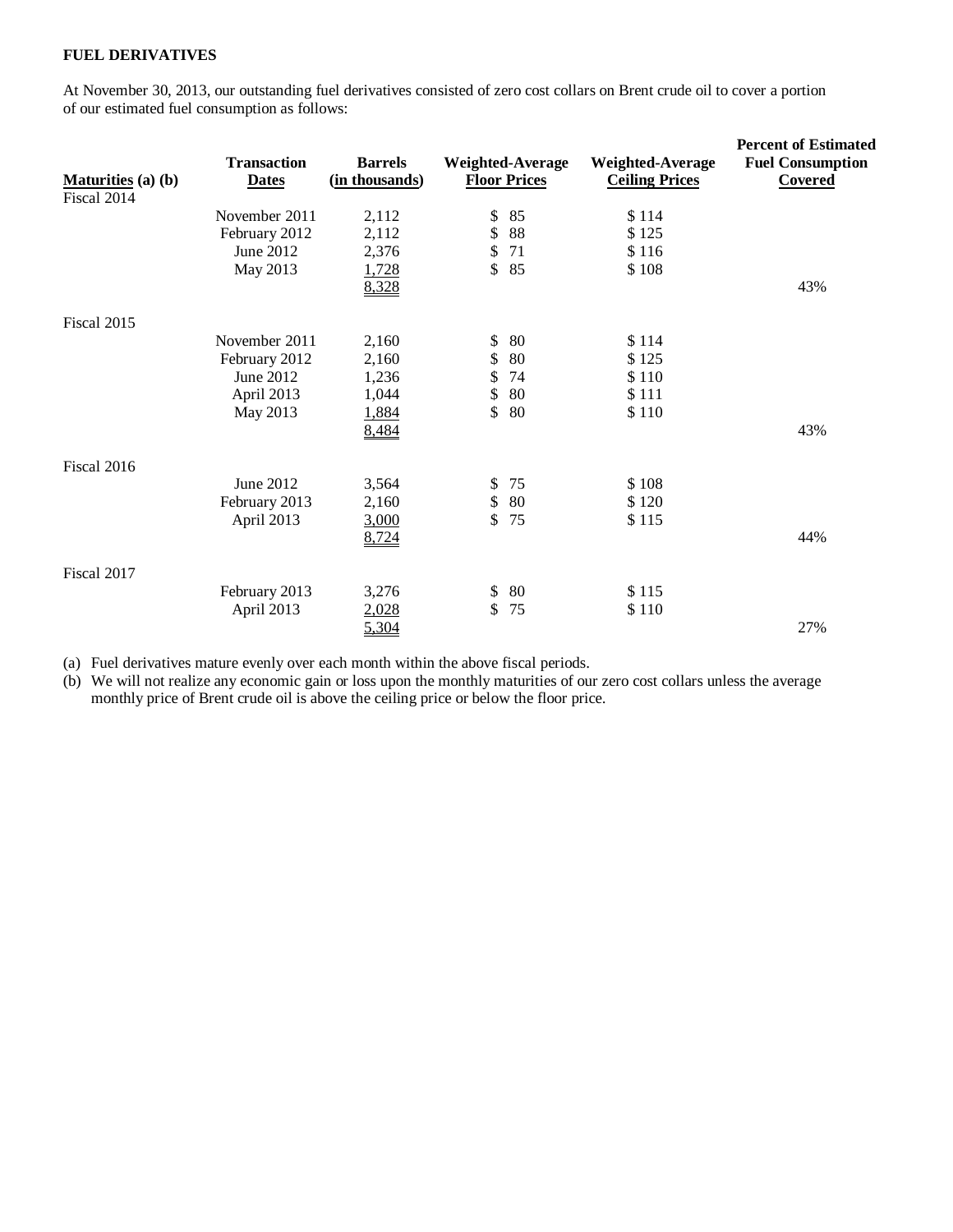#### **CARNIVAL CORPORATION & PLC NON-GAAP FINANCIAL MEASURES**

Consolidated gross and net revenue yields were computed by dividing the gross and net cruise revenues, without rounding, by ALBDs as follows (dollars in millions, except yields) (a)(b):

|                                                                                                              | <b>Three Months Ended November 30.</b> |                         |    |                            |    | <b>Twelve Months Ended November 30.</b> |    |                              |    |                                          |     |                             |
|--------------------------------------------------------------------------------------------------------------|----------------------------------------|-------------------------|----|----------------------------|----|-----------------------------------------|----|------------------------------|----|------------------------------------------|-----|-----------------------------|
|                                                                                                              |                                        | 2013                    |    | 2013<br>Constant<br>Dollar |    | 2012                                    |    | 2013                         |    | 2013<br><b>Constant</b><br><b>Dollar</b> |     | 2012                        |
| Passenger ticket revenues<br>Onboard and other revenues<br><b>Gross cruise revenues</b><br>Less cruise costs | \$                                     | 2.697<br>929<br>3,626   | \$ | 2.671<br>924<br>3,595      | \$ | 2.659<br>894<br>3,553                   | \$ | 11.648<br>3,598<br>15,246    | \$ | 11.581<br>3,588<br>15,169                | \$. | 11,658<br>3,513<br>15,171   |
| Commissions, transportation and other<br>Onboard and other                                                   |                                        | (526)<br>(153)<br>(679) |    | (518)<br>(153)<br>(671)    |    | (499)<br>(155)<br>(654)                 |    | (2,303)<br>(539)<br>(2, 842) |    | (2,285)<br>(538)<br>(2,823)              |     | (2,292)<br>(558)<br>(2,850) |
| Net passenger ticket revenues<br>Net onboard and other revenues<br>Net cruise revenues                       |                                        | 2,171<br>776<br>2,947   |    | 2,153<br>771<br>2,924      |    | 2,160<br>739<br>2,899                   |    | 9,345<br>3,059<br>12,404     |    | 9,296<br>3,050<br>12,346                 |     | 9.366<br>2,955<br>12,321    |
| <b>ALBDs</b>                                                                                                 |                                        | 18,812,573              |    | 18,812,573                 |    | 18,269,763                              |    | 74,032,939                   |    | 74,032,939                               |     | 71,975,652                  |
| <b>Gross revenue vields</b><br>% decrease vs. 2012                                                           | \$                                     | 192.73<br>(0.9)%        | \$ | 191.07<br>(1.7)%           | \$ | 194.47                                  | \$ | 205.94<br>$(2.3)\%$          | \$ | 204.89<br>$(2.8)\%$                      | \$. | 210.78                      |
| Net revenue vields<br>% decrease vs. 2012                                                                    | \$                                     | 156.63<br>(1.3)%        | \$ | 155.39<br>(2.1)%           | \$ | 158.69                                  | \$ | 167.56<br>(2.1)%             | \$ | 166.76<br>(2.6)%                         | \$. | 171.18                      |
| Net passenger ticket revenue yields<br>% decrease vs. 2012                                                   | \$                                     | 115.43<br>(2.3)%        | \$ | 114.41<br>(3.2)%           | \$ | 118.21                                  | \$ | 126.23<br>$(3.0)\%$          | \$ | 125.57<br>$(3.5)\%$                      | \$. | 130.13                      |
| Net onboard and other revenue yields<br>% increase vs. 2012                                                  | \$                                     | 41.20<br>1.7%           | \$ | 40.97<br>1.2%              | \$ | 40.49                                   | \$ | 41.33<br>0.7%                | \$ | 41.19<br>0.4%                            | \$. | 41.05                       |

Consolidated gross and net cruise costs and net cruise costs excluding fuel per ALBD were computed by dividing the gross and net cruise costs and net cruise costs excluding fuel, without rounding, by ALBDs as follows (dollars in millions, except costs per ALBD) (a) (b):

|                                                                 | <b>Three Months Ended November 30.</b> |                |    |                                          |    | <b>Twelve Months Ended November 30.</b> |    |                |    |                                   |    |            |
|-----------------------------------------------------------------|----------------------------------------|----------------|----|------------------------------------------|----|-----------------------------------------|----|----------------|----|-----------------------------------|----|------------|
|                                                                 |                                        | 2013           |    | 2013<br><b>Constant</b><br><b>Dollar</b> |    | 2012                                    |    | 2013           |    | 2013<br>Constant<br><b>Dollar</b> |    | 2012       |
| Cruise operating expenses<br>Cruise selling and administrative  | \$                                     | 2,590          | \$ | 2,572                                    | \$ | 2,524                                   | \$ | 10,481         | \$ | 10,434                            | \$ | 10,166     |
| expenses                                                        |                                        | 530            |    | <u>526</u>                               |    | 458                                     |    | 1,871          |    | 1,864                             |    | 1,713      |
| <b>Gross cruise costs</b><br>Less cruise costs included above   |                                        | 3,120          |    | 3,098                                    |    | 2,982                                   |    | 12,352         |    | 12,298                            |    | 11,879     |
| Commissions, transportation and other                           |                                        | (526)          |    | (518)                                    |    | (499)                                   |    | (2,303)        |    | (2,285)                           |    | (2,292)    |
| Onboard and other                                               |                                        | (153)          |    | (153)                                    |    | (155)                                   |    | (539)          |    | (538)                             |    | (558)      |
| Losses on ship sales including                                  |                                        |                |    |                                          |    |                                         |    |                |    |                                   |    |            |
| impairments, net                                                |                                        |                |    |                                          |    | (13)                                    |    | (178)          |    | (167)                             |    | (49)       |
| Net cruise costs                                                |                                        | 2,441          |    | 2,427                                    |    | 2,315                                   |    | 9,332          |    | 9,308                             |    | 8,980      |
| Less fuel                                                       |                                        | (549)          |    | (549)                                    |    | (603)                                   |    | (2,208)        |    | (2,208)                           |    | (2, 381)   |
| Net cruise costs excluding fuel                                 |                                        | ,892           |    | .878                                     |    | .712                                    |    | 7,124          |    | 7,100                             |    | 6,599      |
| <b>ALBDs</b>                                                    |                                        | 18,812,573     |    | 18,812,573                               |    | 18,269,763                              |    | 74,032,939     |    | 74,032,939                        |    | 71,975,652 |
| Gross cruise costs per ALBD<br>% increase vs. 2012              | \$                                     | 165.85<br>1.6% | \$ | 164.68<br>0.9%                           | \$ | 163.17                                  | \$ | 166.83<br>1.1% | \$ | 166.12<br>0.6%                    | \$ | 165.04     |
| Net cruise costs per ALBD<br>% increase vs. 2012                | \$                                     | 129.74<br>2.4% | \$ | 129.00<br>1.8%                           | \$ | 126.73                                  | \$ | 126.05<br>1.0% | \$ | 125.74<br>0.8%                    | \$ | 124.77     |
| Net cruise costs excluding fuel per ALBD<br>% increase vs. 2012 | \$                                     | 100.54<br>7.3% | \$ | 99.79<br>6.5%                            | \$ | 93.72                                   | \$ | 96.23<br>4.9%  | \$ | 95.91<br>4.6%                     | \$ | 91.69      |

 *(See next page for Notes to Non-GAAP Financial Measures.)*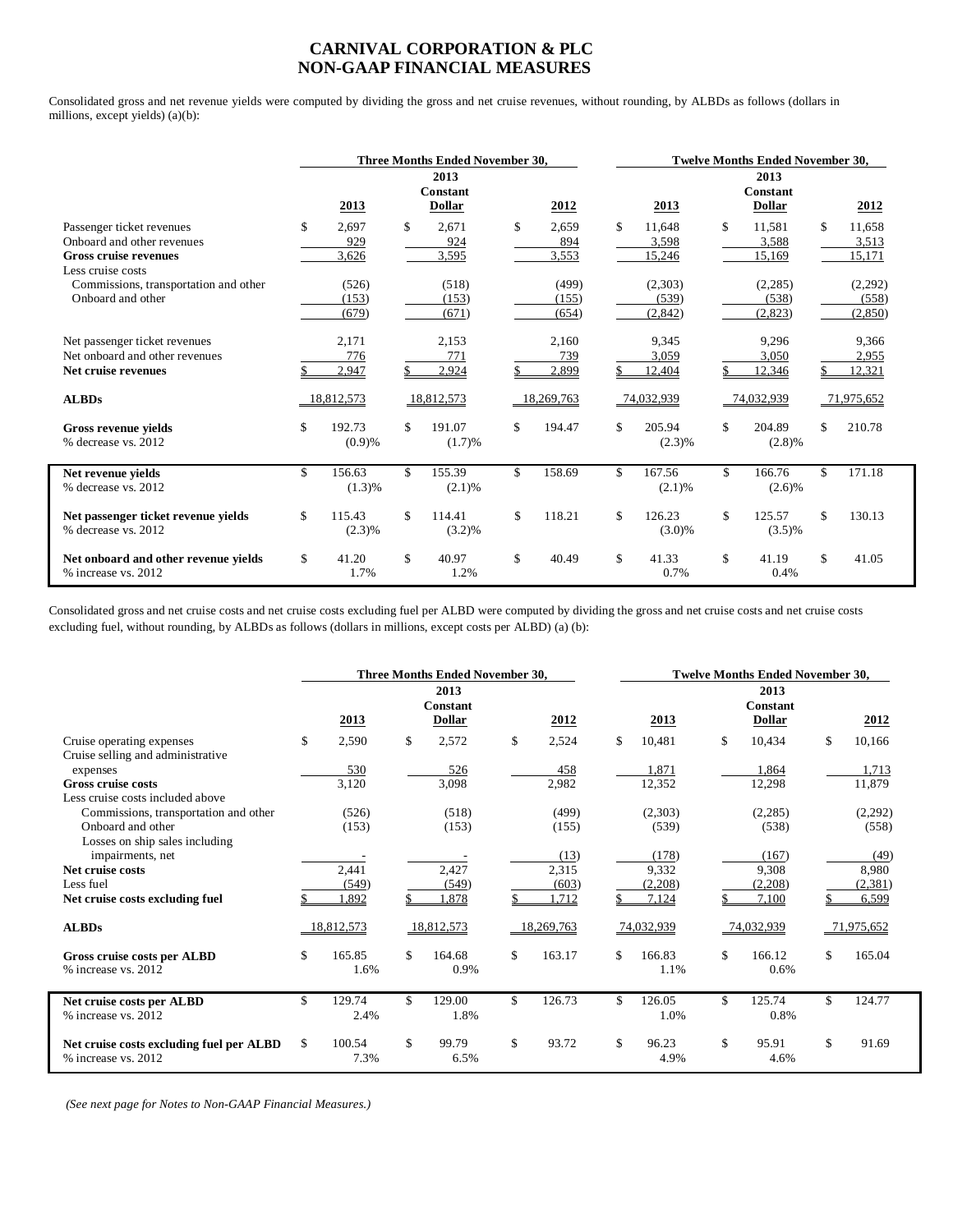### **CARNIVAL CORPORATION & PLC NON-GAAP FINANCIAL MEASURES (CONTINUED)**

Non-GAAP fully diluted earnings per share was computed as follows (in millions, except per share data) (b):

|                                                        | <b>Three Months Ended</b><br>November 30. | <b>Twelve Months Ended</b><br>November 30. |            |             |  |  |
|--------------------------------------------------------|-------------------------------------------|--------------------------------------------|------------|-------------|--|--|
|                                                        | 2013                                      | 2012                                       | 2013       | 2012        |  |  |
| Net income – diluted                                   |                                           |                                            |            |             |  |  |
| <b>U.S. GAAP net income</b>                            | \$<br>66                                  | \$<br>93                                   | \$1.078    | 1,298<br>\$ |  |  |
| Losses on ship sales including impairments, net (c)    |                                           | 13                                         | 163        | 49          |  |  |
| Goodwill, trademark and other impairment charges (d)   |                                           |                                            | 27         | 173         |  |  |
| Unrealized (gains) losses on fuel derivatives, net (e) | (31)                                      |                                            | (36)       | (6)         |  |  |
| <b>Non-GAAP</b> net income                             | 35                                        |                                            | 1,232      | .514        |  |  |
| Weighted-average shares outstanding – diluted          | -777                                      | 779                                        | 777        | 779         |  |  |
| Earnings per share – diluted                           |                                           |                                            |            |             |  |  |
| U.S. GAAP earnings per share                           | \$0.08                                    | \$<br>0.12                                 | \$<br>1.39 | 1.67<br>\$  |  |  |
| Losses on ship sales including impairments, net (c)    |                                           | 0.01                                       | 0.21       | 0.06        |  |  |
| Goodwill, trademark and other impairment charges (d)   |                                           |                                            | 0.03       | 0.22        |  |  |
| Unrealized (gains) losses on fuel derivatives, net (e) | (0.04)                                    | 0.01                                       | (0.05)     | (0.01)      |  |  |
| Non-GAAP earnings per share                            | \$0.04                                    | 0.14                                       | 1.58       | 1.94        |  |  |

#### *Notes to Non-GAAP Financial Measures*

(a) We use net cruise revenues per ALBD ("net revenue yields"), net cruise costs per ALBD and net cruise costs excluding fuel per ALBD as significant non-GAAP financial measures of our cruise segment financial performance. These measures enable us to separate the impact of predictable capacity changes from the more unpredictable rate changes that affect our business and gains and losses on ship sales including impairments, net that are not part of our core operating business. We believe these non-GAAP measures provide useful information to investors and expanded insight to measure our revenue and cost performance as a supplement to our U.S. generally accepted accounting principles ("U.S. GAAP") consolidated financial statements.

Net revenue yields are commonly used in the cruise business to measure a company's cruise segment revenue performance and for revenue management purposes. We use "net cruise revenues" rather than "gross cruise revenues" to calculate net revenue yields. We believe that net cruise revenues is a more meaningful measure in determining revenue yield than gross cruise revenues because it reflects the cruise revenues earned net of our most significant variable costs, which are travel agent commissions, cost of air and other transportation, certain other costs that are directly associated with onboard and other revenues and credit card fees. Substantially all of our remaining cruise costs are largely fixed, except for the impact of changing prices and food expenses, once our ship capacity levels have been determined.

Net passenger ticket revenues reflect gross cruise revenues, net of (1) onboard and other revenues, (2) commissions, transportation and other costs and (3) onboard and other cruise costs. Net onboard and other revenues reflect gross cruise revenues, net of (1) passenger ticket revenues, (2) commissions, transportation and other costs and (3) onboard and other cruise costs. Net passenger ticket revenue yields and net onboard and other revenue yields are computed by dividing net passenger ticket revenues and net onboard and other revenues by ALBDs.

Net cruise costs per ALBD and net cruise costs excluding fuel per ALBD are the most significant measures we use to monitor our ability to control our cruise segment costs rather than gross cruise costs per ALBD. We exclude the same variable costs that are included in the calculation of net cruise revenues to calculate net cruise costs with and without fuel to avoid duplicating these variable costs in our non-GAAP financial measures. In addition, we exclude gains and losses on ship sales including impairments, net from our calculation of net cruise costs with and without fuel as they are not considered part of our core operating business and are not included in our non-GAAP net income and non-GAAP earnings per share.

Finally, we changed our previously reported net cruise costs per ALBD for the three and twelve months ended November 30, 2012 from \$127.40 to \$126.73 and \$125.44 to \$124.77, respectively. We also changed our previously reported net cruise costs excluding fuel per ALBD for the three and twelve months ended November 30, 2012 from \$94.39 to \$93.72 and \$92.36 to \$91.69, respectively. These changes were made to exclude losses on ship sales including impairments, net to be consistent with our treatment of these types of charges in our 2013 net cruise costs per ALBD.